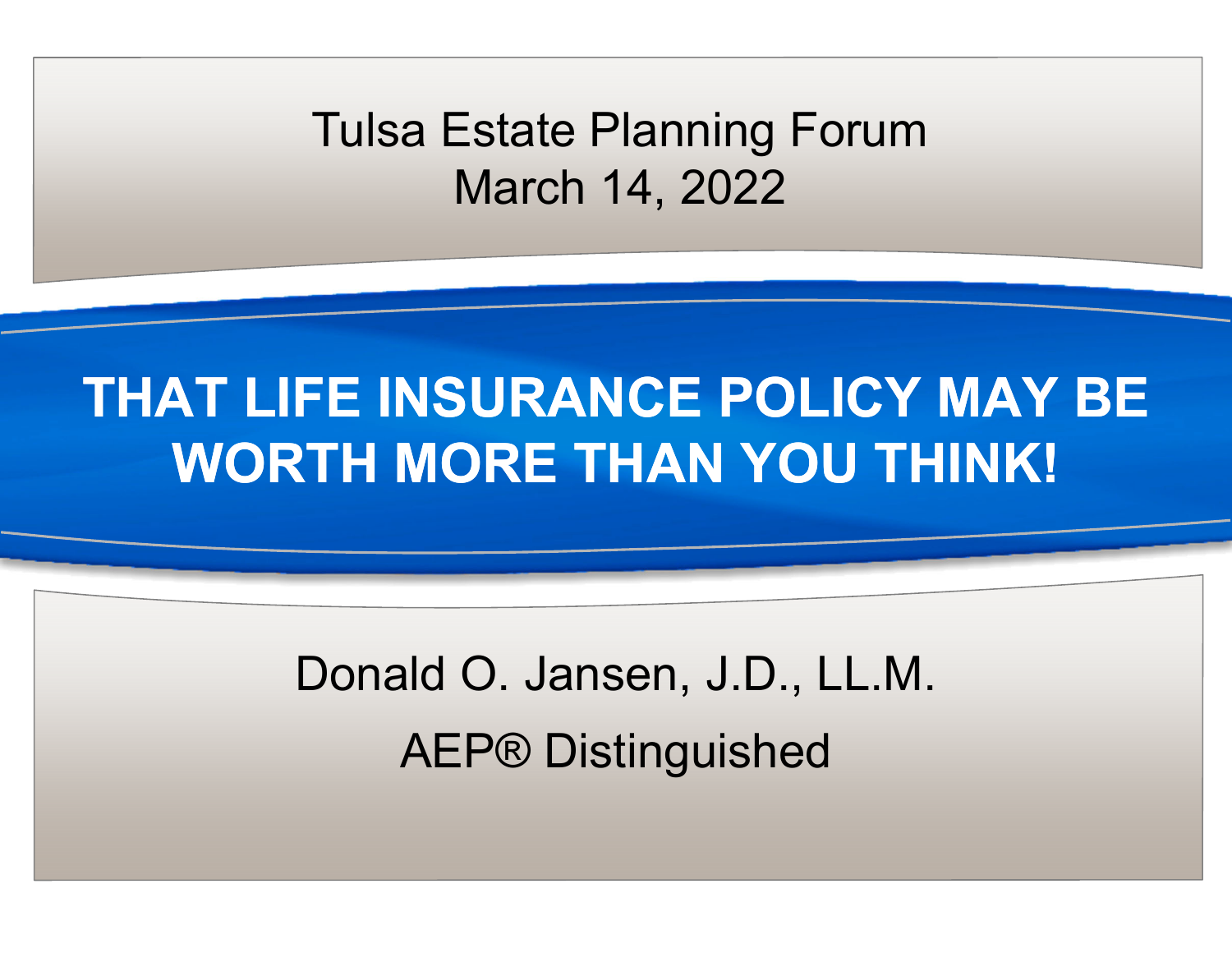#### **GENERAL TYPES OF LIFE INSURANCE POLICIES**

- Term Insurance Pure Death Benefit
- Permanent Insurance Death Benefit Plus Cash Value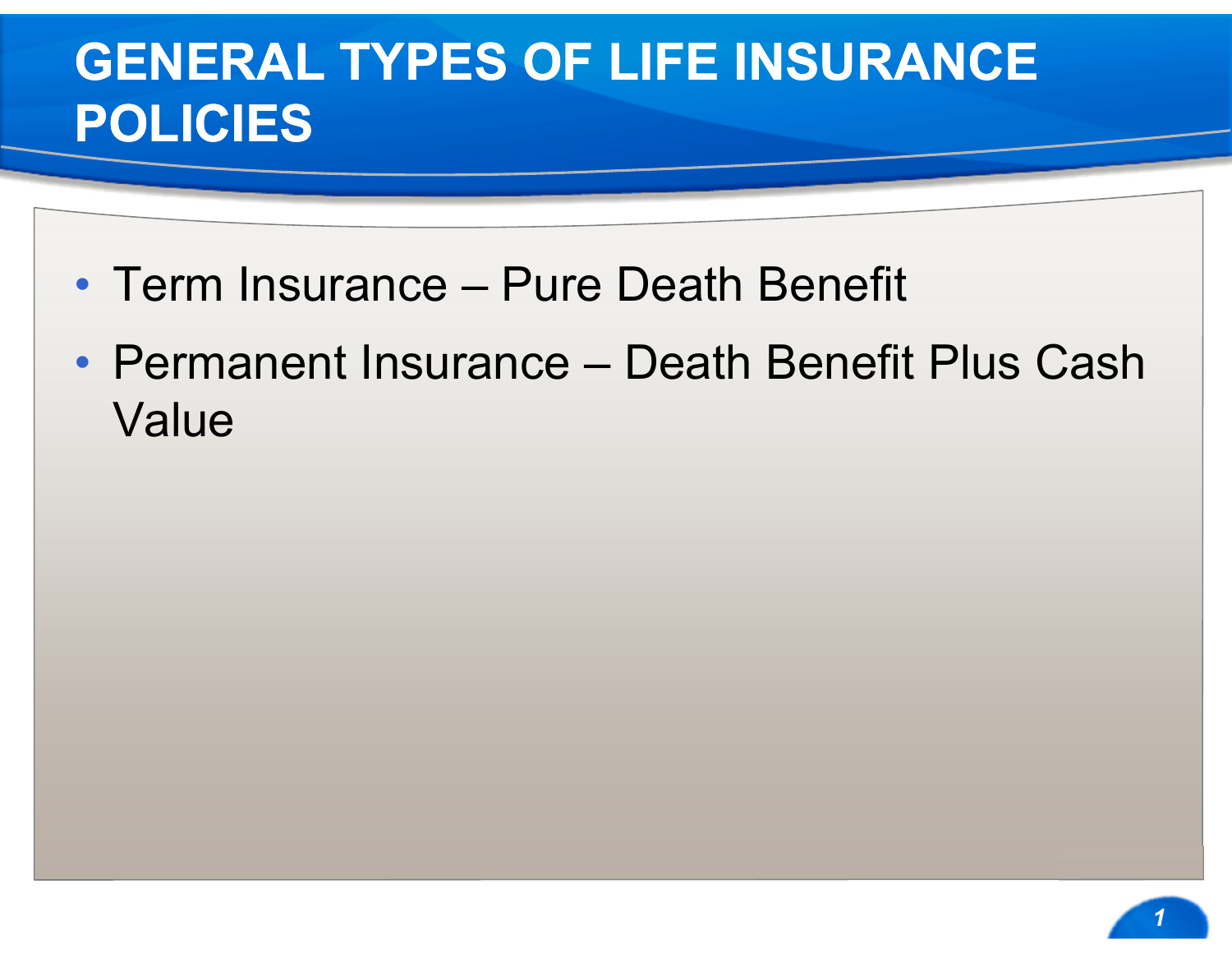#### **TERM INSURANCE**

- Annual Renewable Term
	- No Cash Value, Convertible, Premium Increases Annually
- Level Term
	- **No Cash Value, Convertible, Level Premium, Perhaps** Renewable
- Group Term
	- **No Cash Value, Convertible, Tax Advantage**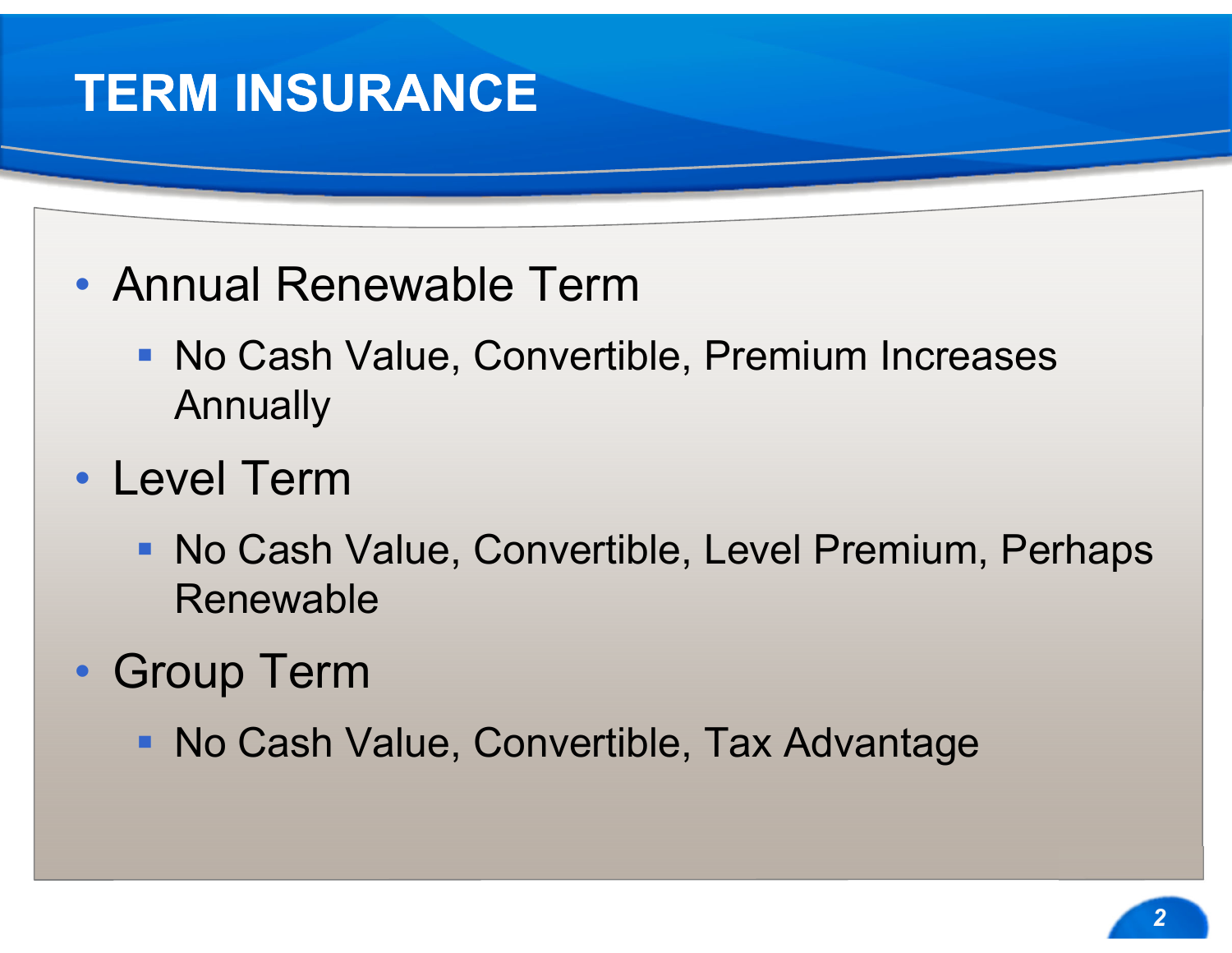#### **PERMANENT INSURANCE**

#### • Whole Life

- **Fixed Premium; Death Benefit and Minimum Cash** Value Guaranteed
- **Dividends; Loans**
- Single Premium/Limited Pay
	- Single Premium Whole Life Paid Up with One Premium
	- Limited Pay Whole Life Paid Up With More Than One Premium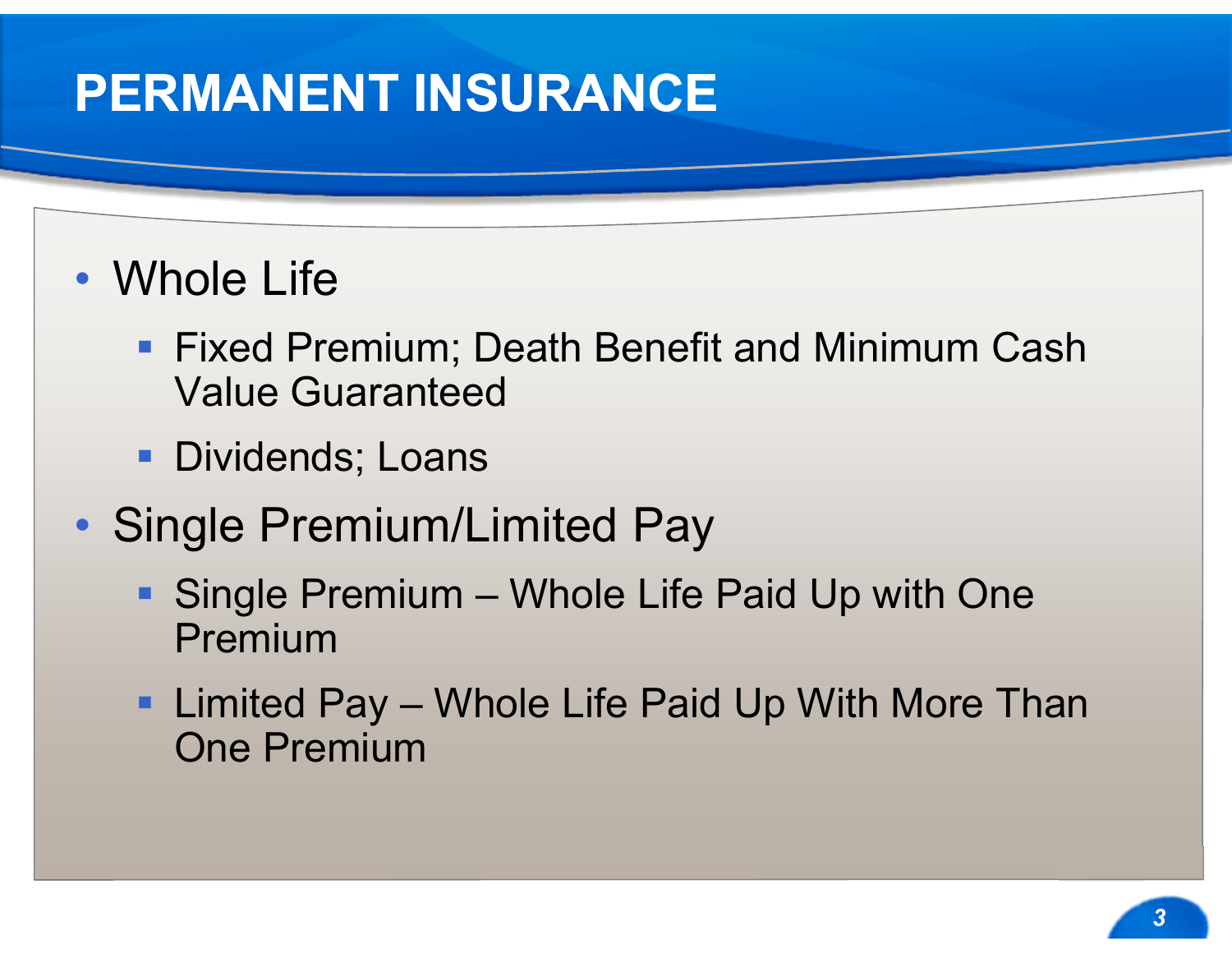## **PERMANENT INSURANCE (Cont.)**

- Traditional Universal Life
	- **Flexible Premiums**
	- Adjustable Death Benefit
	- **Few Guarantees** 
		- **▶ Death Benefit as Long as Cash Value Able to Pay** Charges & Expenses
		- **▶ Minimum Interest Credit to Cash Value**
	- Death Benefit Options A, B and C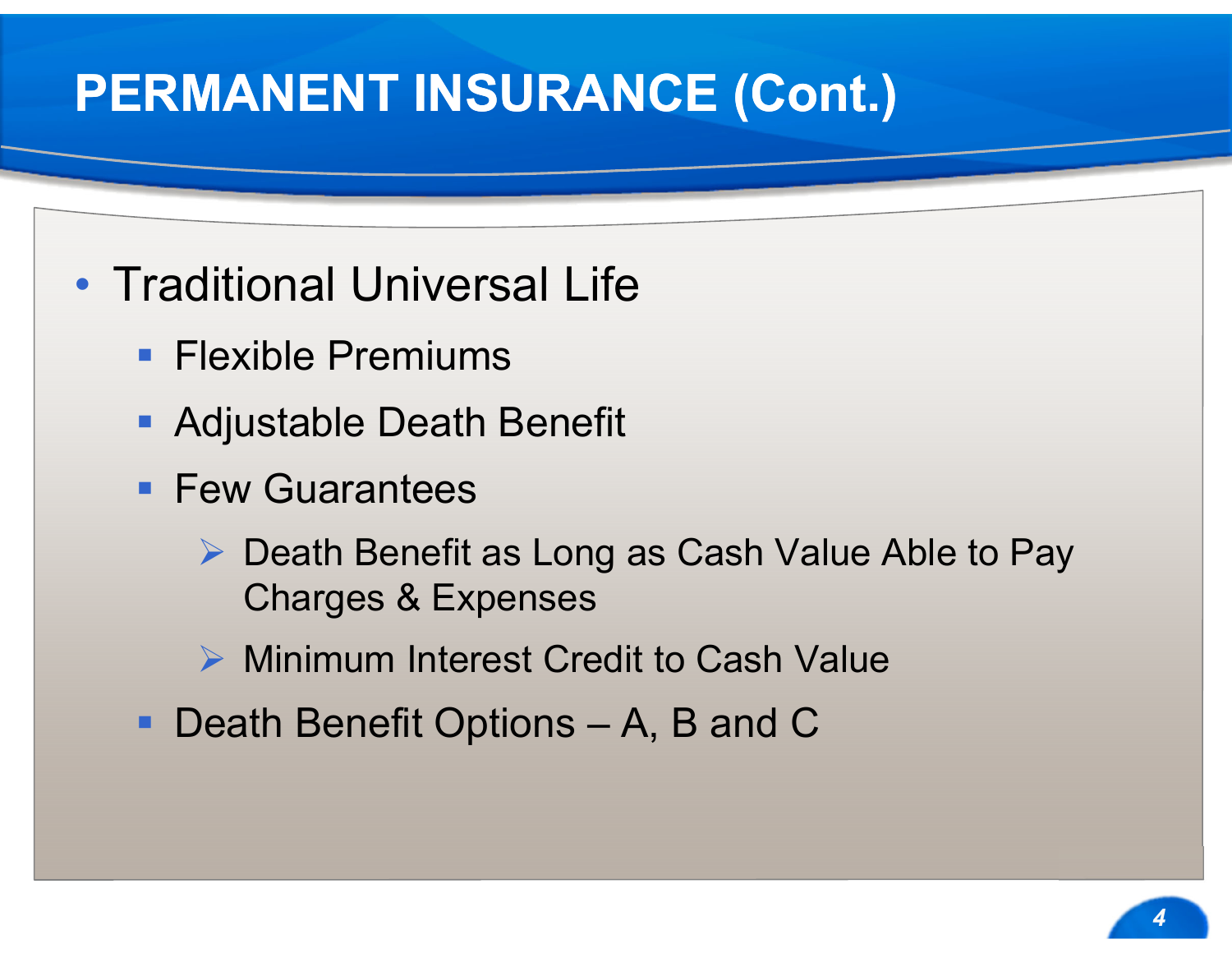## **PERMANENT INSURANCE (Cont.)**

- Traditional Universal Life (Cont.)
	- Cash Value Bucket Premiums Plus Interest Less Mortality Charge Less Expenses
	- Withdrawals, Loans; Surrender Charges
- Indexed Universal Life
	- **Part of Cash Value mimics investing in Equity Index** Funds
	- **Subject to Floor, Ceiling, Participation Rate**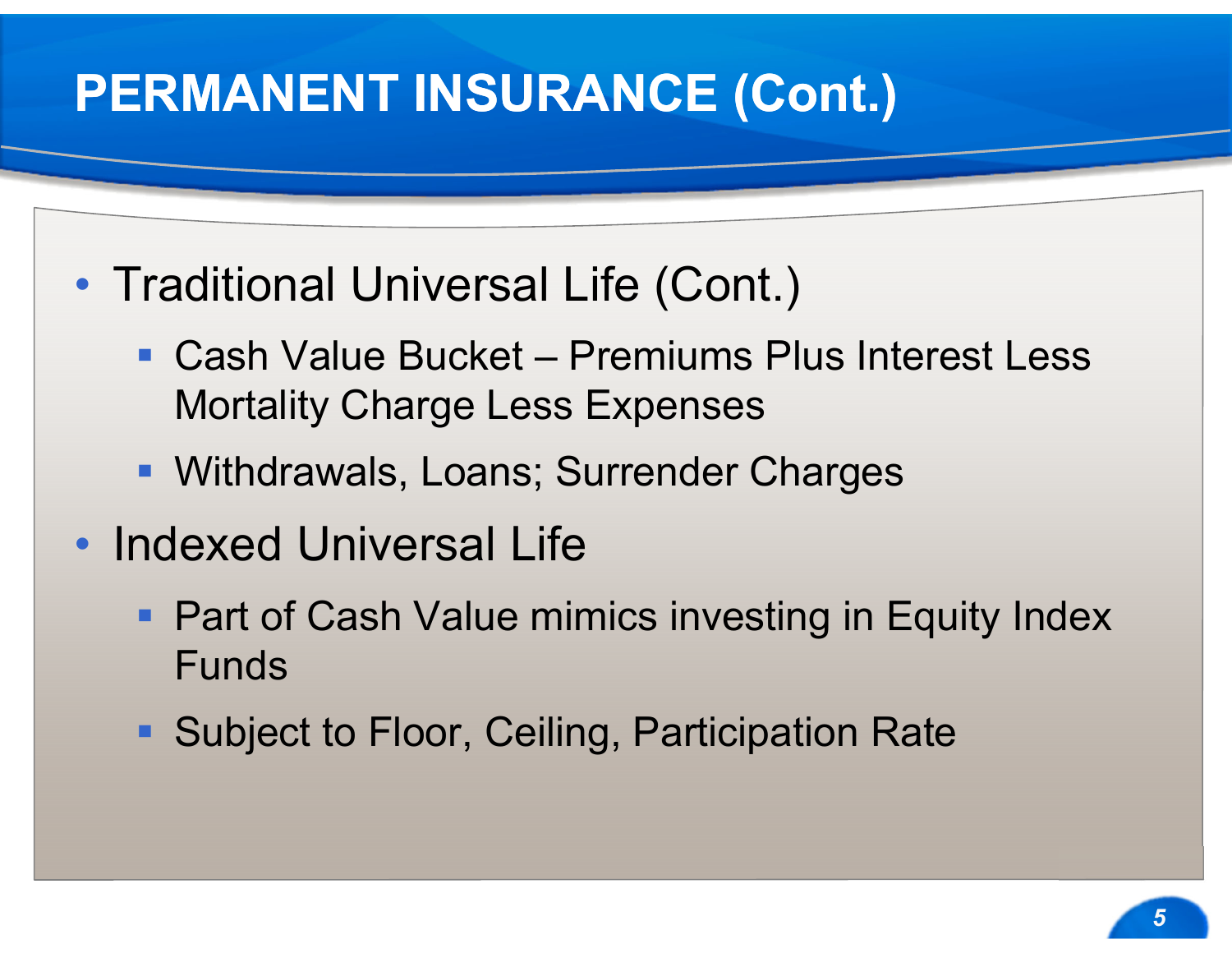#### **PERMANENT INSURANCE (Cont.)**

#### • Variable Universal Life

- Cash Value Invested in Carrier Mutual Funds
- Subject to SEC
- **Protected from Carrier Creditors**
- No Minimum Guaranteed interest
- No Lapse Guarantee Universal Life
	- Death Benefit Guaranteed If Premium Paid
	- **Fixed Premium; Little or No Cash Value**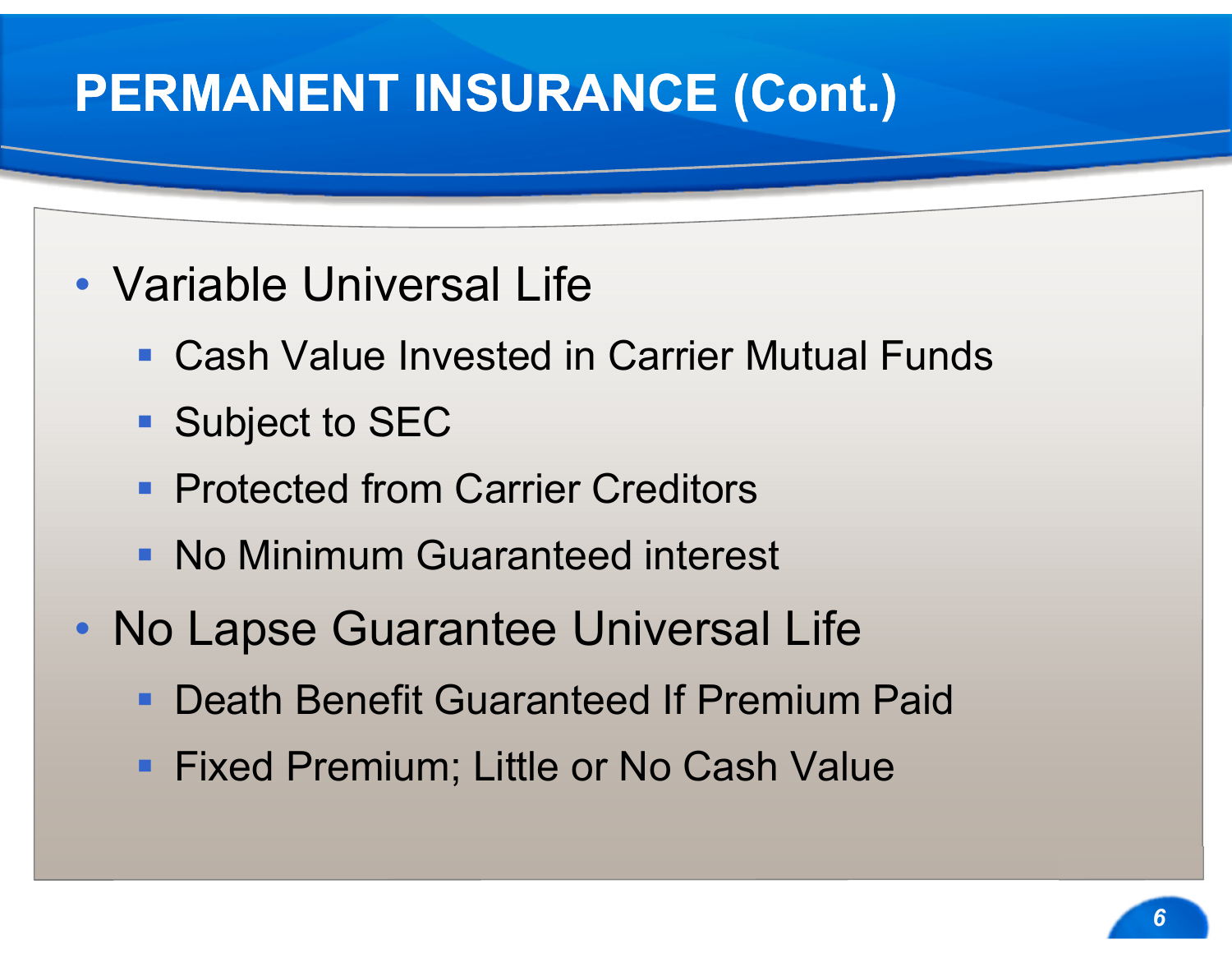## **INCOME TAX VALUE OF POLICY**

- Charitable Income Tax Deduction
	- **Lesser of Fair Market Value (FMV) and Basis**
	- **Basis of Insurance Policy** 
		- **Premium Paid**
		- **Plus Other Considerations**
		- **EXECUTE:** Less Dividends and Withdrawals
	- FMV Use Gift Tax Rules
	- **If FMV over \$5,000, Must Appraise Policy**
	- **Basis of Life Settlement Policy?**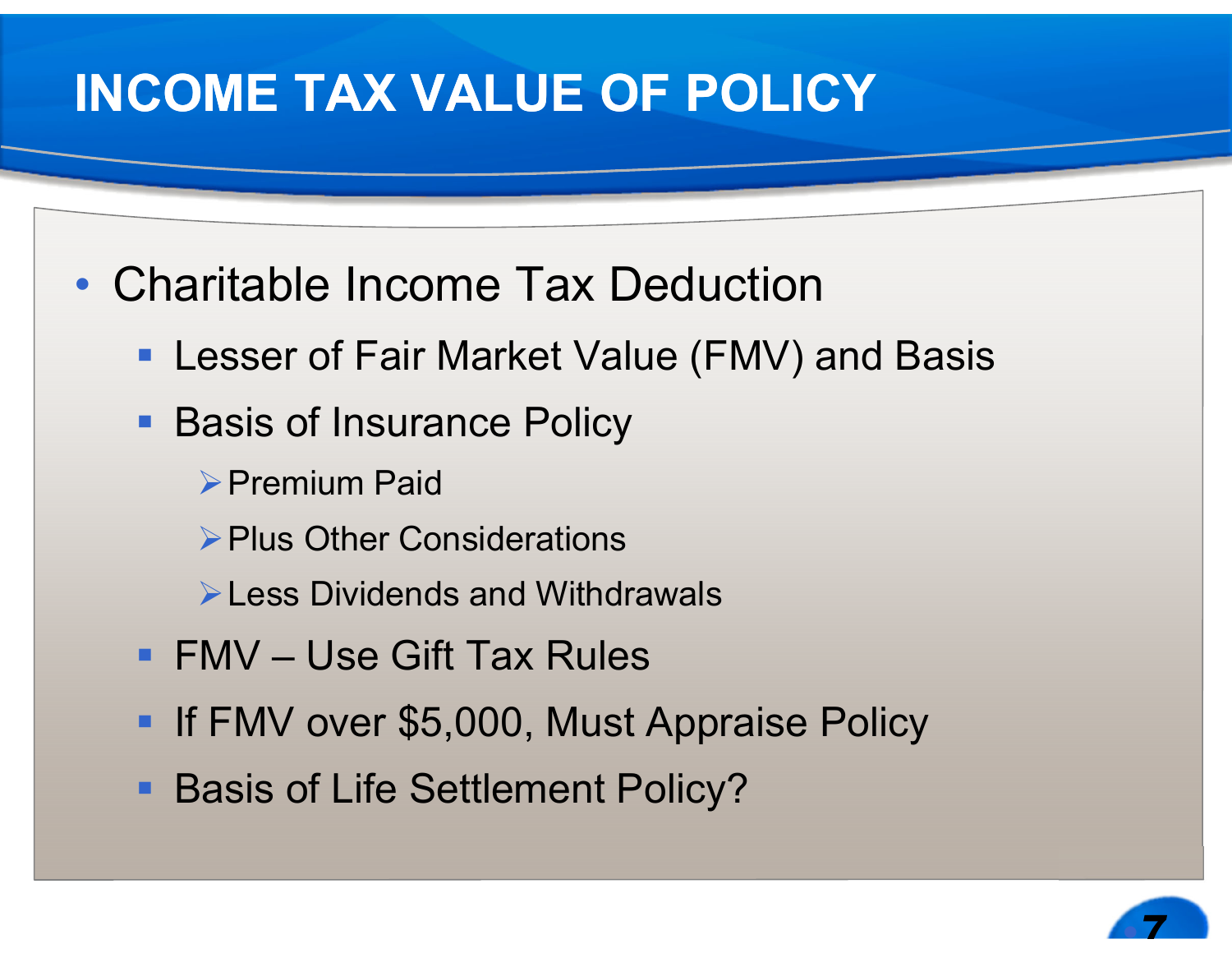## **INCOME TAX VALUE OF POLICY (Cont.)**

- Income From Policy Transfers FMV
	- Sec. 402(a) Qualified Plan Distribution or Sale
	- Sec. 79 Group Insurance with Permanent Benefits
	- Sec. 83 and Sec. 402(b) Trust Transfer in Connection with Services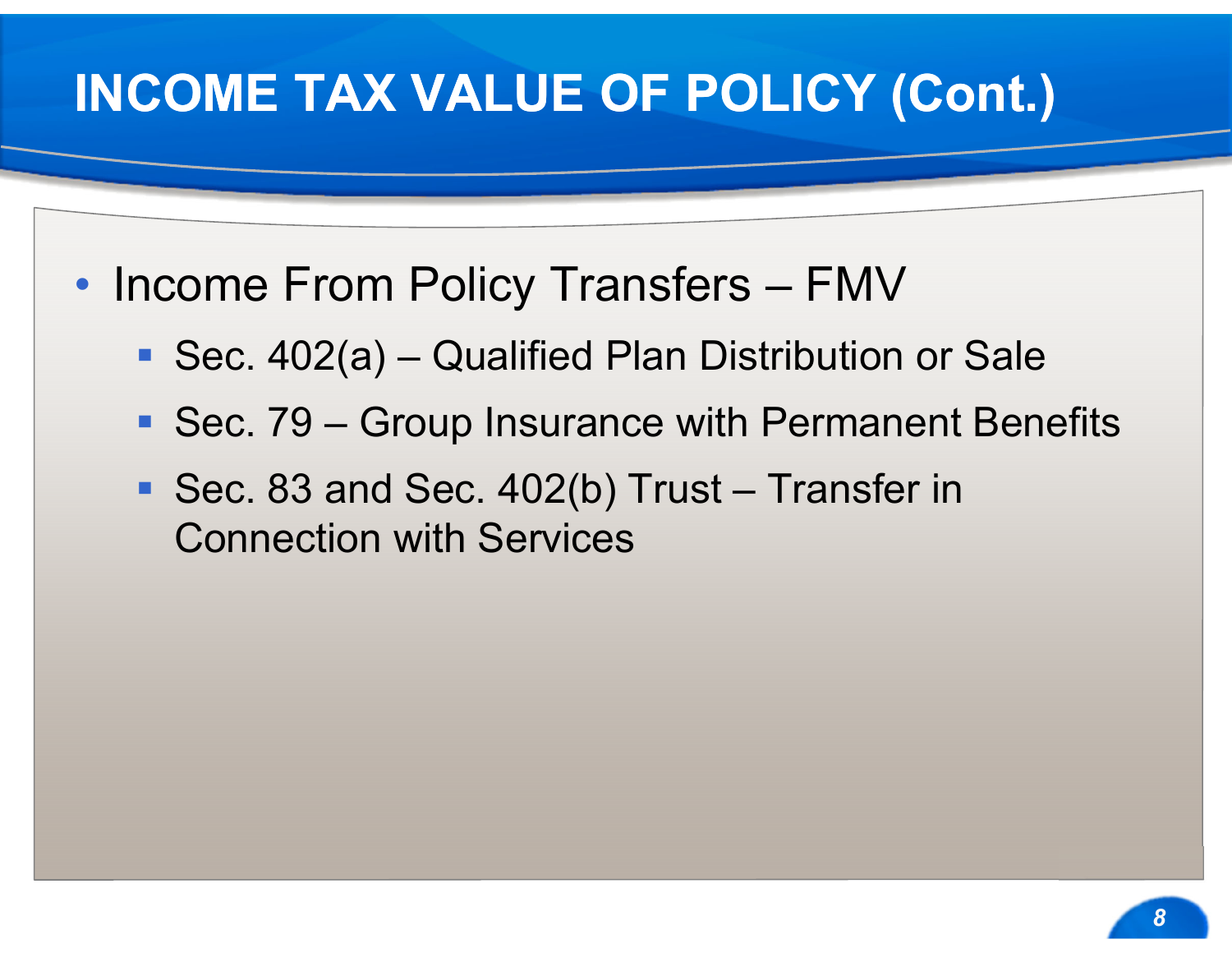## **INCOME TAX VALUE OF POLICY (Cont.)**

#### • What is Income Tax FMV?

- Rev. Proc. 2005-25 Cash Value and All Other Policy Rights
- Safe harbors for Variable and Non-variable policies
	- Greater of Interpolated Terminal Reserve Plus Unused Premiums OR
	- ▶ PERC (premiums+ Earnings Less Reasonable Charges)
	- $\triangleright$  No Surrender Charge Reduction for Sec. 79, 83 and 402(b) but Partial for Sec. 402(a)
- **Appraisal to Overcome High PERC Safe Harbor**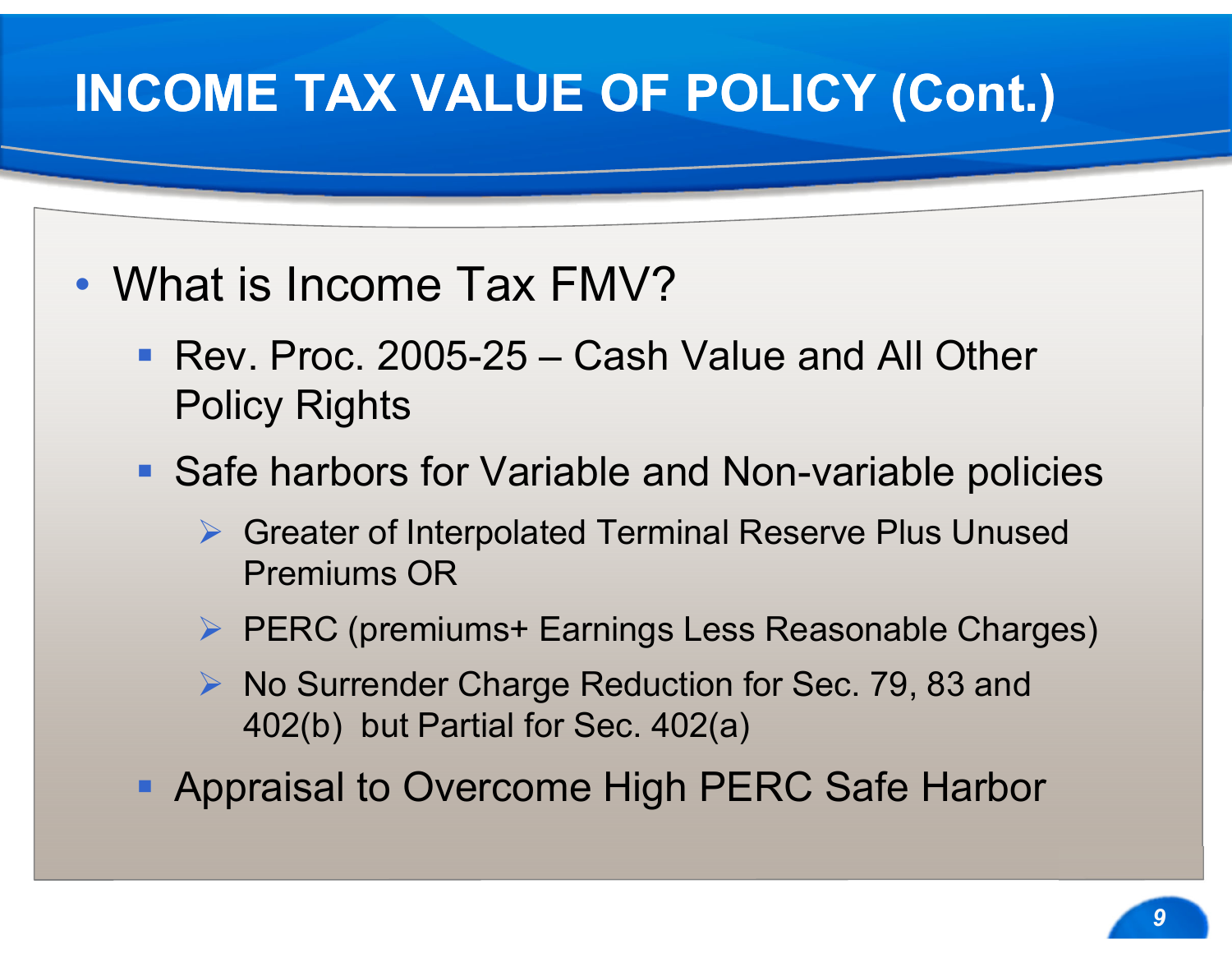# **INCOME TAX VALUE OF POLICY (Cont.)**

- Sec. 402(b) nonqualified Trust Vesting or Distribution
- IRS Position FMV not reduced by Surrender **Charges**
- Schwab Case Surrender Charge Reduction Not Automatic for Taxable Distribution
- Cadwell Case Surrender Charge Reduction for Taxable Vesting (Maybe)

Conclusion:

• No Surrender Charge Reduction Unless Taxpayer Shows Reasonable Alternative (Appraisal)?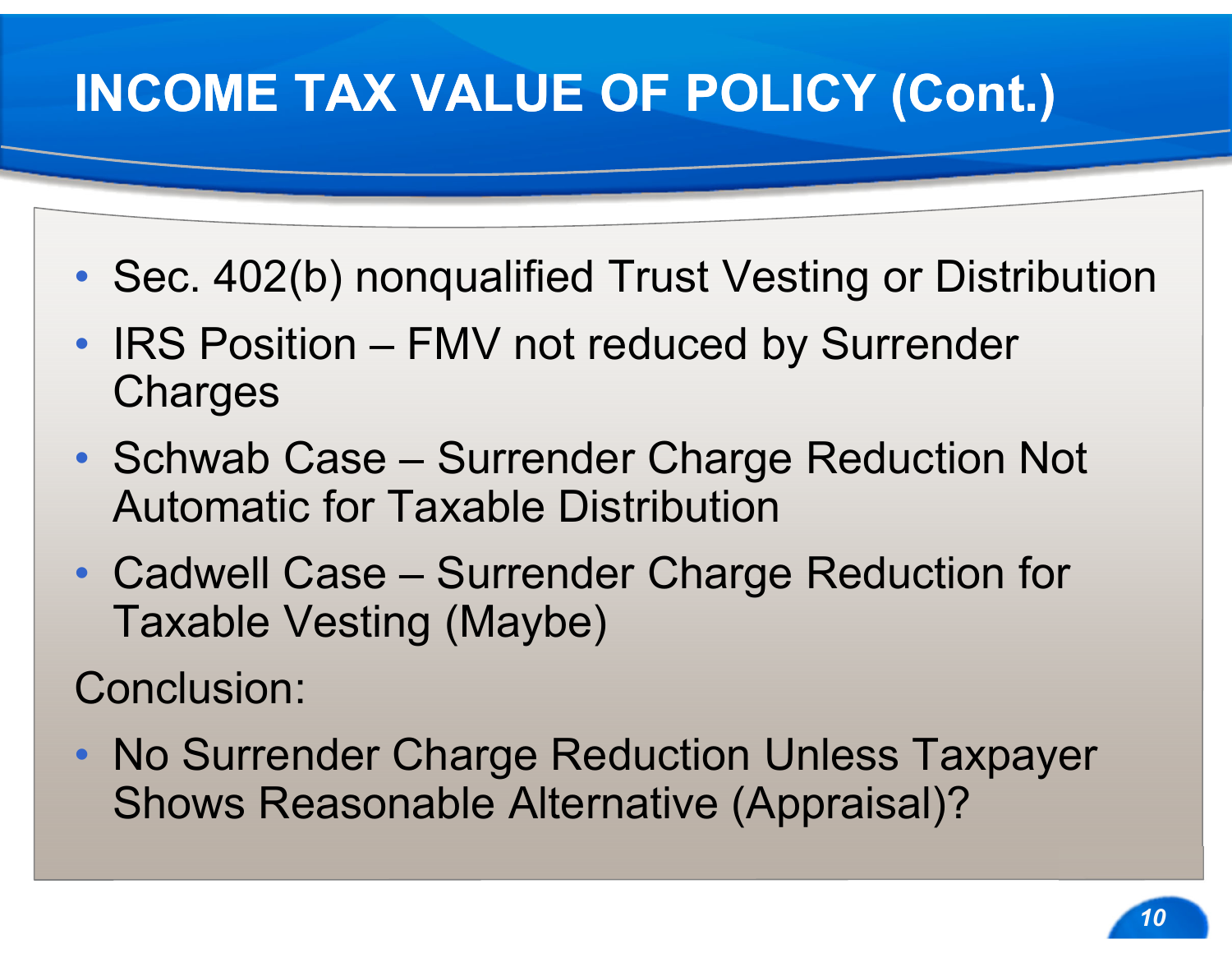#### **GIFT TAX VALUE OF POLICY**

- Replacement Value
- Rules of Thumb
	- New Policy Initial Annual Premium
	- Single Premium/Paid Up Premium for New Policy at Insured's Age at Gift
	- Existing Permanent Policy Interpolated Terminal Reserve Plus Unused Premium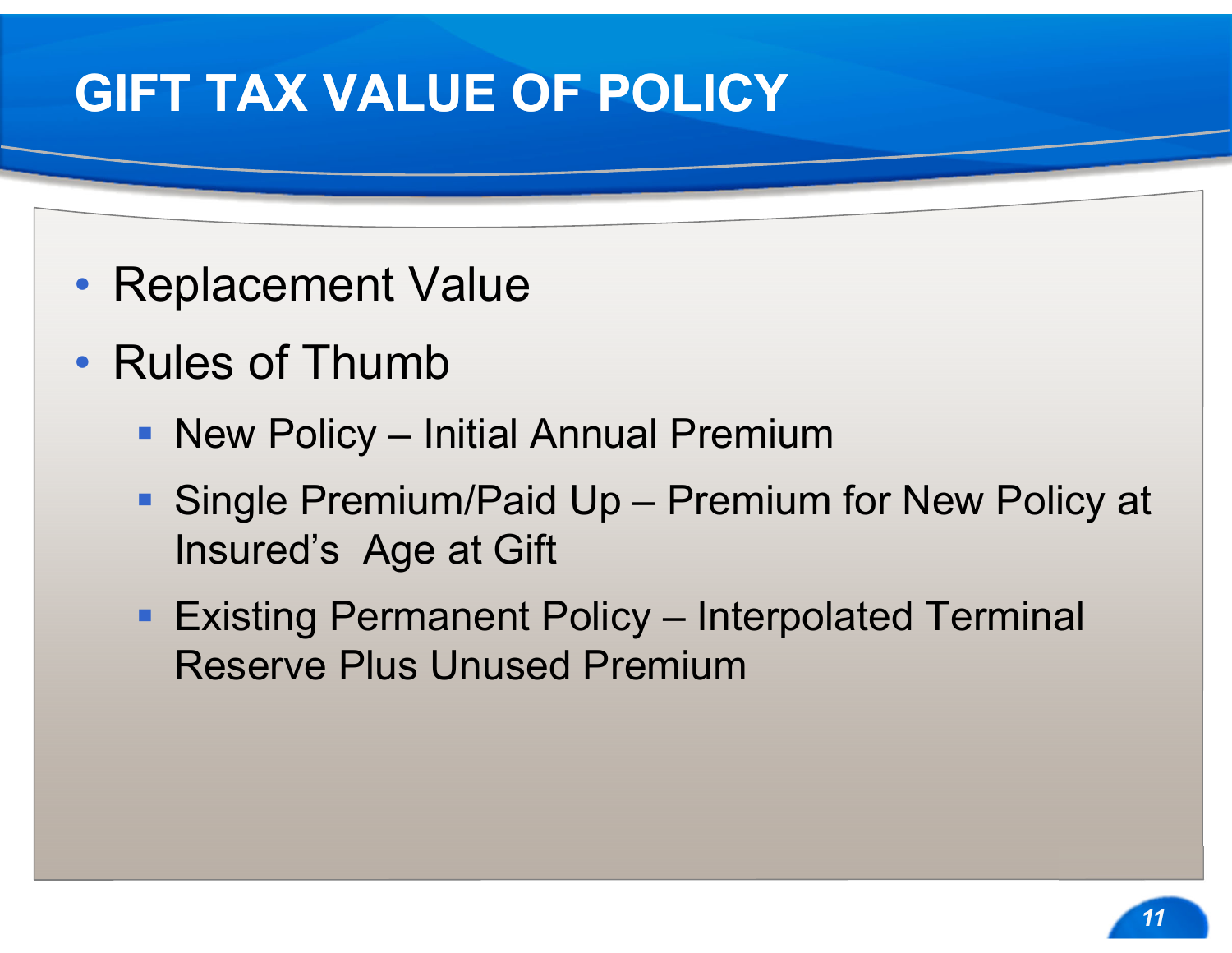## **GIFT TAX VALUE OF POLICY (Cont.)**

- Interpolated Terminal Reserve (Cont.)
	- **Doesn't Fit Well for Universal and Variable Life**
	- What Reserve? No Guidance
		- **▶ Tax Reserve or Statutory Reserve**
		- $\blacktriangleright$  No Lapse Guarantee – AG 38 and Deficiency **Reserves**
- Some Carriers List Several Reserves on Form 712
	- **Avoid Surprise; May Need Appraisal**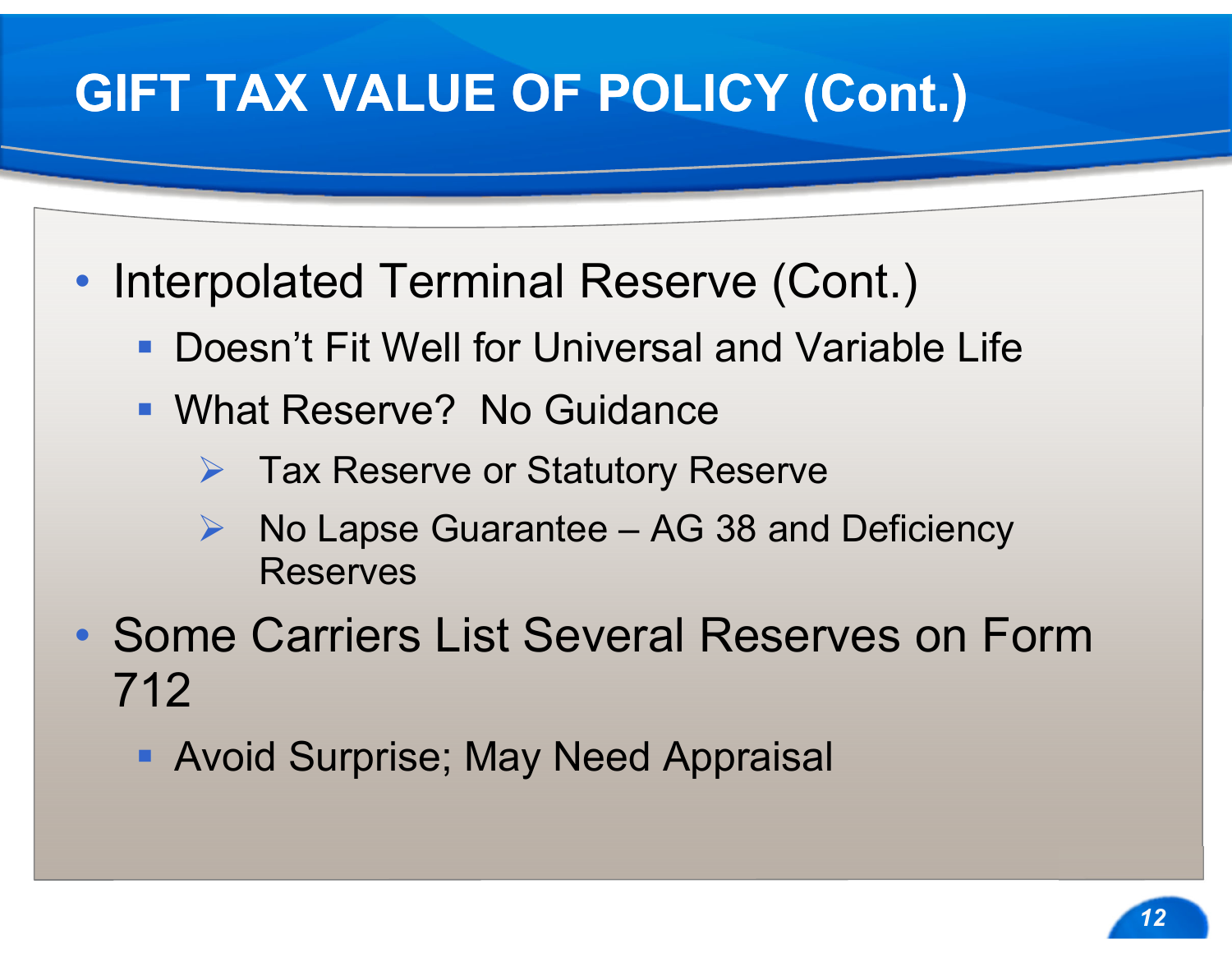## **GIFT TAX VALUE OF POLICY (Cont.)**

#### • Rules of Thumb (Cont.)

- **Term Policy** 
	- Unused Premium
	- Level Term Has Reserves
- Group Term Unused Table I Premium (Usually)
- Split Dollar Interpolated Terminal Reserve plus Unused Premium Less Employer's Interest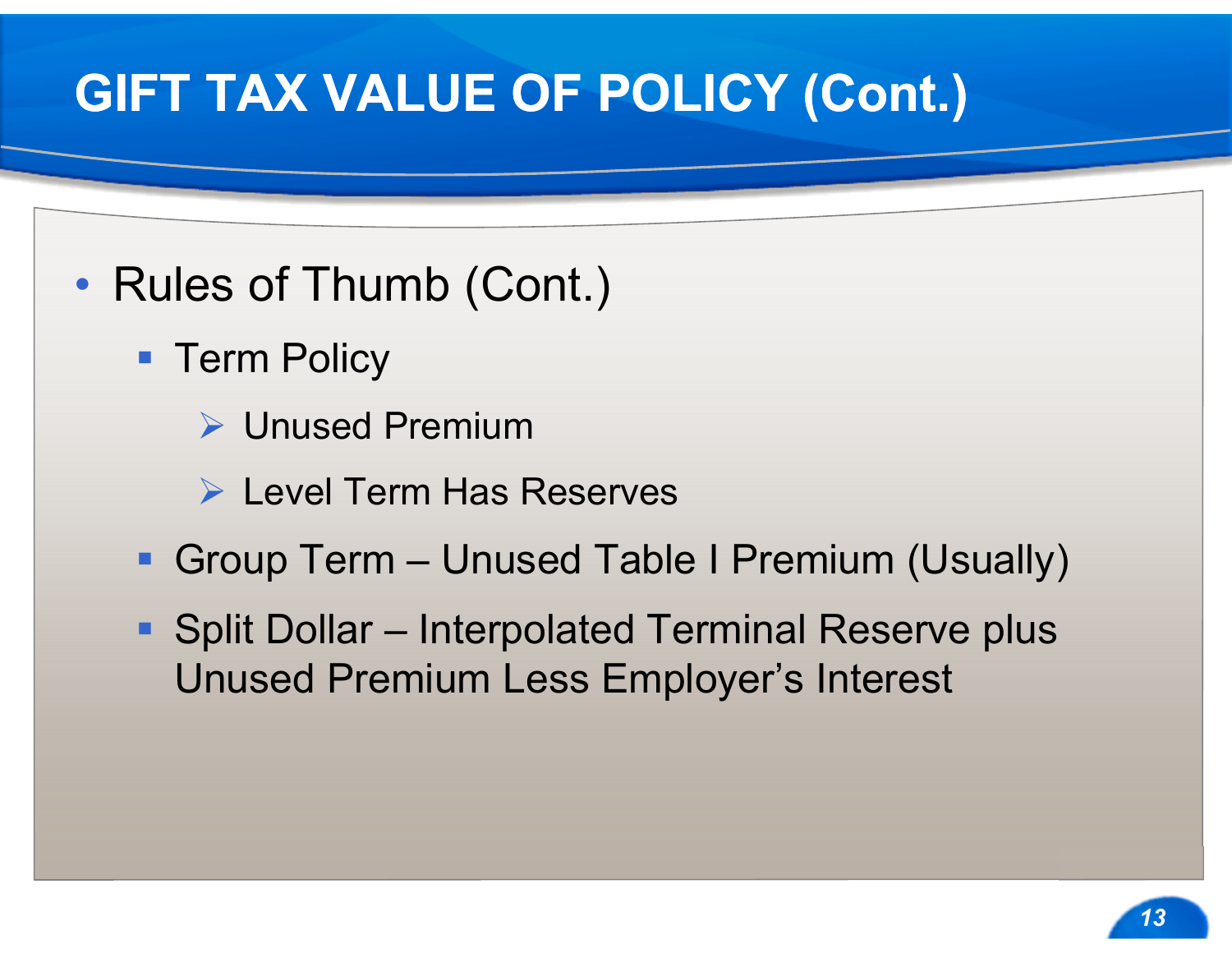# **GIFT TAX VALUE OF POLICY (Cont.)**

- Unusual Nature of Policy Exception To Rules of Thumb – Poor Health Increases Value
- Life Settlement Market IRS Has Not Yet Adopted Potential Purchase Price
- Rev. Proc. 2005-25 Income Value PERC Apply to gift?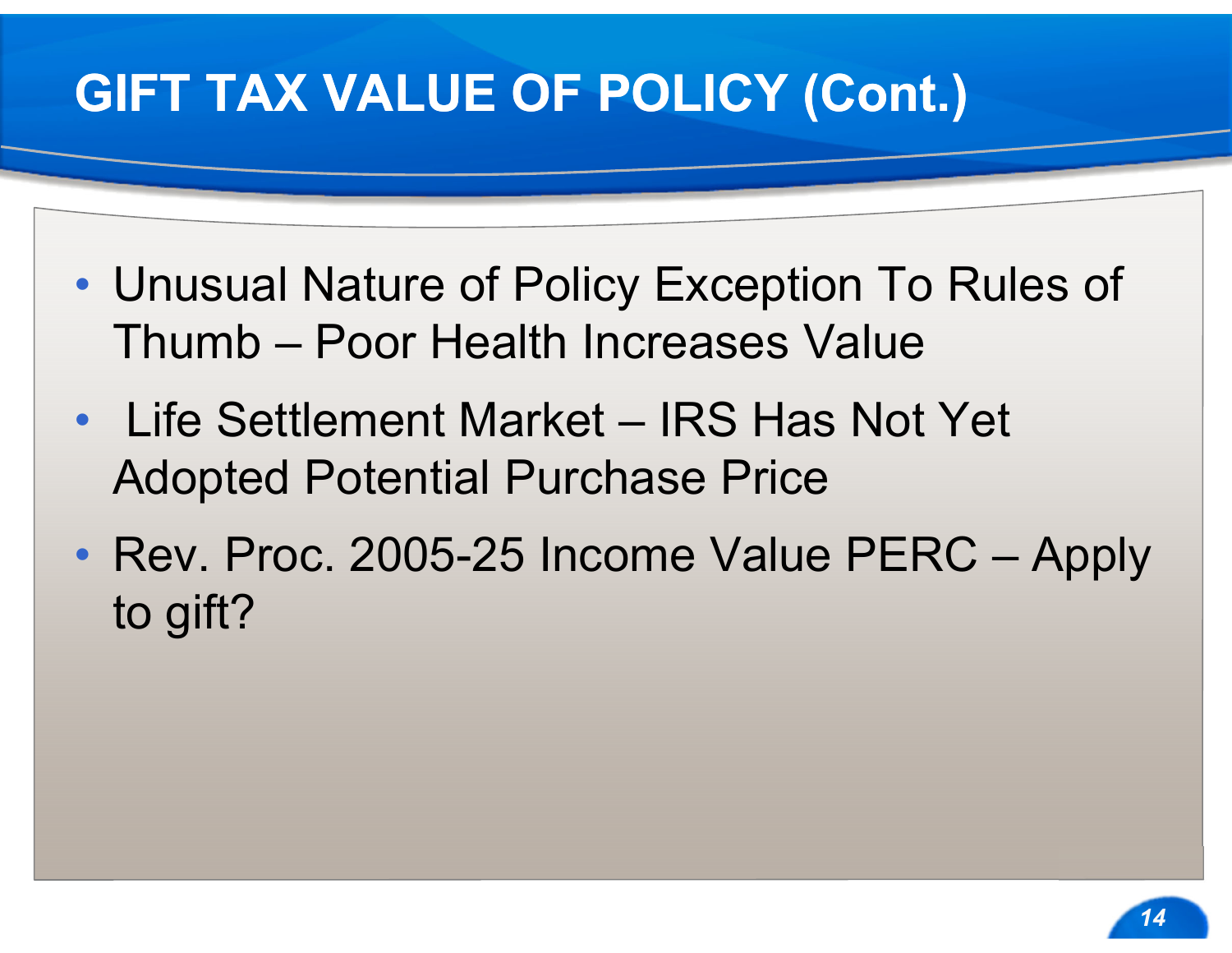## **ESTATE TAX VALUE OF POLICY**

- Occurs When Non-Insured Owner Dies
- Occurs When First To Die under Second To Die **Policy**
- Replacement Value
- Gift Tax Rules of Thumb Apply
- Adequate and Full Consideration Sale to Avoid Section 2035
	- Rule of Thumb OR Policy Face Value?